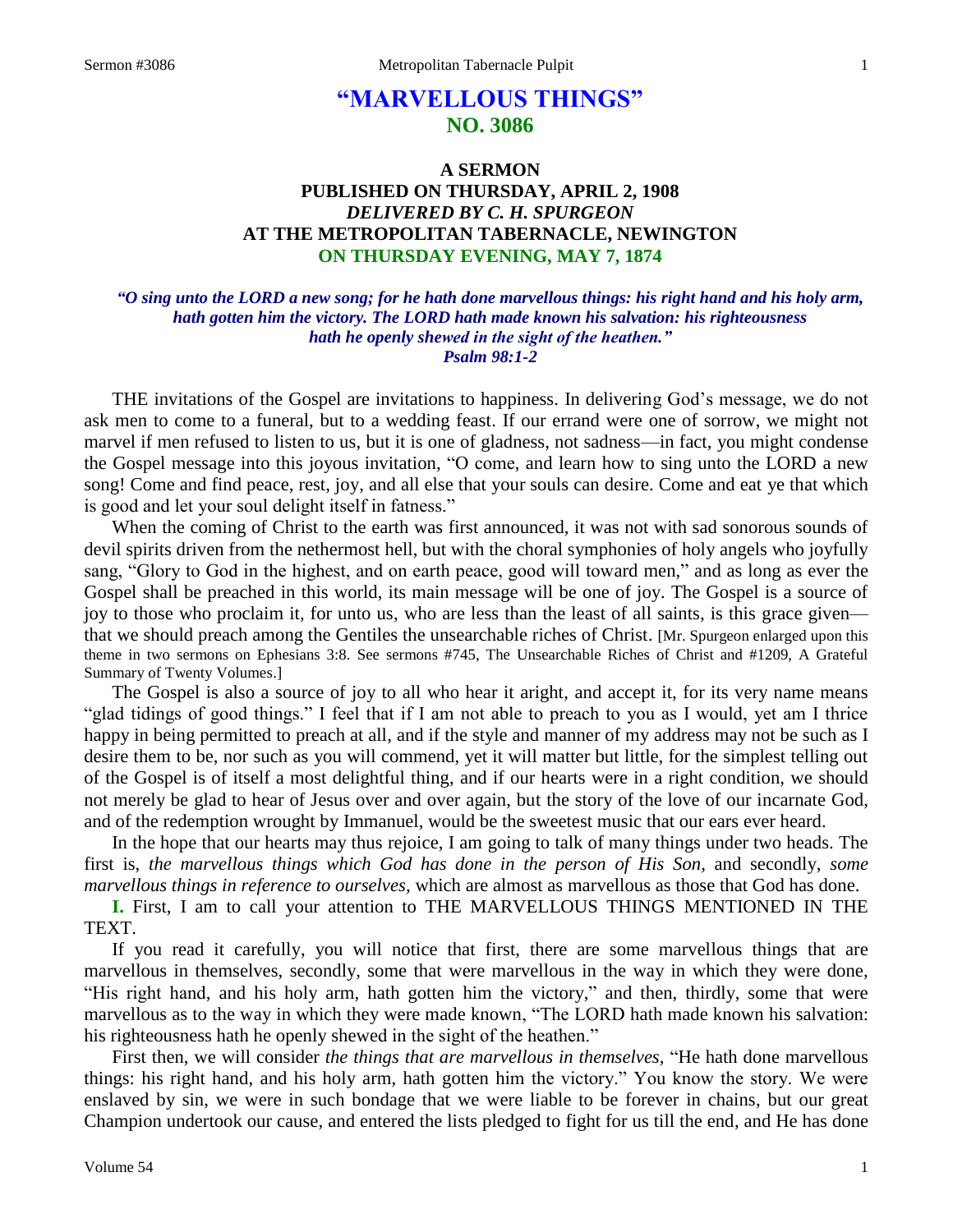it. It would have been a cause of great joy if I could have come here, and said to you, "The Lord Jesus Christ has undertaken to fight our battles for us," but I have something much better than that to say. He has fought the fight, and "His holy arm hath gotten him the victory."

It must have required more faith to believe in the Christ who was to come than to believe in the Christ who has come. It must have required no little faith to believe in Christ as victorious while He was in the midst of the struggle, for instance, when the bloody sweat was falling amidst the olive trees, or when He was hanging upon the cross, and moaning out that awful cry, "My God, my God, why hast thou forsaken me?" But the great crisis is past. No longer does the issue of the conflict tremble in the balance, Christ has forever accomplished His warfare, and our foes are all beneath His feet.

### *"Love's redeeming work is done; Fought the fight, the battle won."*

What foes has Christ overcome? Our main foe, our sin, both as to the guilt of it and as to the power of it. As to the guilt of it, there was a law which we had broken, and which must be satisfied. Christ has kept the positive precepts of that law in His own perfect life, and He has vindicated the honor of that law by His sacrificial death upon the cross. The law, therefore, being satisfied, the strength of sin is gone, and now, O believers, the sins which you saw in the day of your conviction you shall see no more forever!

As Moses triumphantly sang of the enemies of the chosen people, "the depths have covered them," so can you say of your sins, "There is not one of them left." Even in God's great Book of Remembrance there is no record of sin against any believer in the Lord Jesus Christ. "By him all that believe are justified from all things."

Try to realize this, brethren and sisters in Christ. Let the great army of your sins pass before you in review—each one like a son of Anak, armed to the teeth for your destruction. They have gone down into the depths, and the Red Sea of Christ's blood has drowned them, and so He has gained a complete victory over all the guilt of sin, and as for the power of sin within us—alas! we often groan concerning it, but let us groan no longer, or if we do, let us also sing.

The experience of a Christian is summed up in Paul's utterance, "O wretched man that I am! who shall deliver me from the body of this death? I thank God through Jesus Christ our Lord" [See sermon #235, The Fainting Warrior]. If you take the whole quotation, I believe you have a summary of a spiritual man's life—a daily groaning and a daily boasting—a daily humbling and a daily rejoicing—a daily consciousness of sin and a daily consciousness of the power of the Lord Jesus Christ to conquer it.

We do believe, beloved, that our sin has received its deathblow. It still lingers within us, for its death is by crucifixion, and crucifixion is a lingering death. Its heart is not altogether fastened to the cross, but its hands are, so that we cannot sin as we once did. Its feet, too, are fastened, so that we cannot run in the way of transgressors as we once did, and one of these days the spear shall piece its heart, and it shall utterly die, and then, with the faultless ones before the throne of God, we shall be unattended by depravity or corruption any longer. Therefore, let us "sing unto the LORD a new song," because His right hand, and His holy arm, have gotten Him the victory over sin within us.

> *"His be the victor's name, Who fought our fight alone; Triumphant saints no honor claim; His conquest was His own."*

In connection with sin came death, for death is the daughter of sin, and follows closely upon sin, Jesus has conquered death. It is not possible for believers to die eternally, for Jesus said, "Because I live, ye shall live also," and even the character of the natural death is changed to believers. It is not now a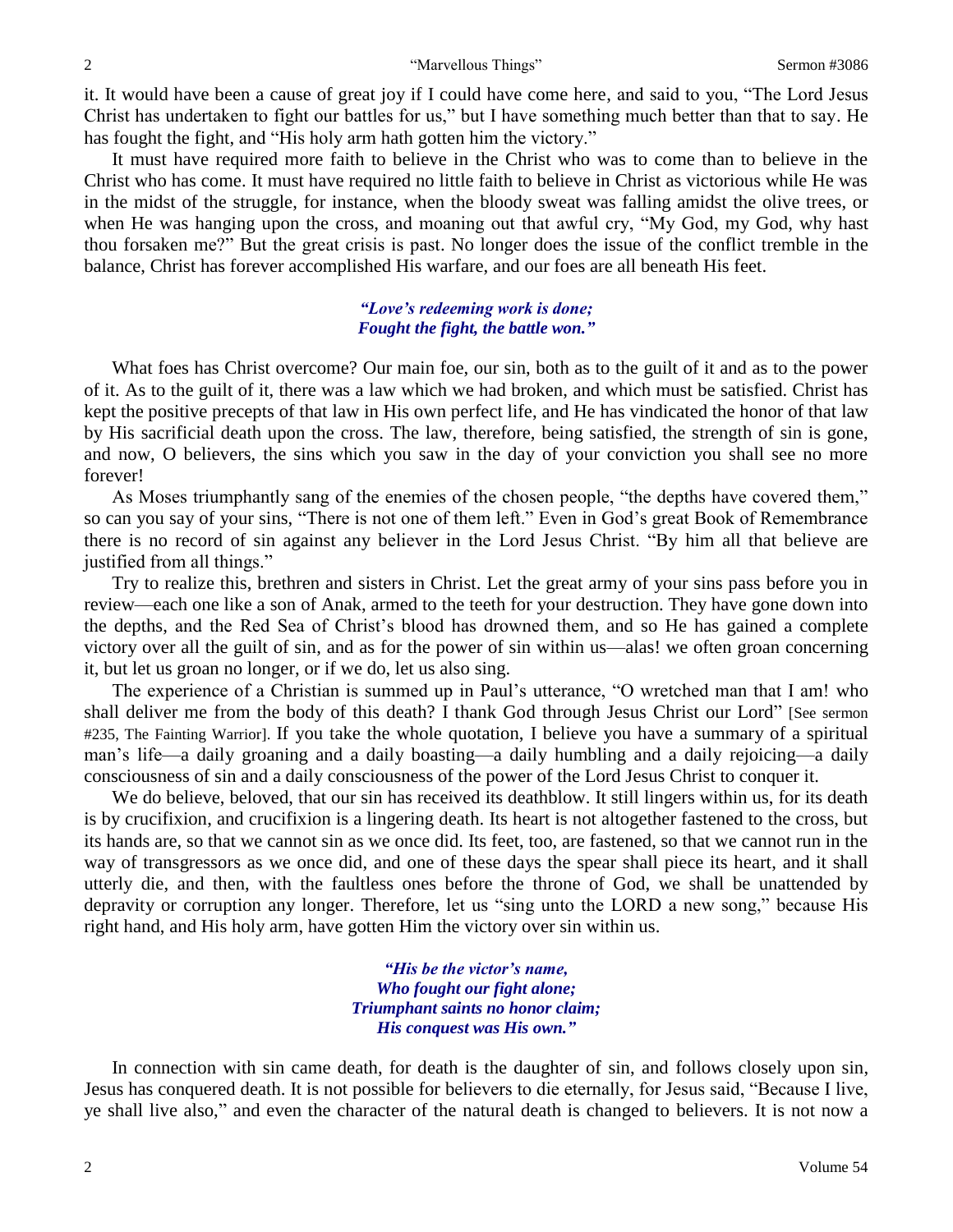penal infliction, but a necessary way of elevating our nature from the bondage of corruption into the glorious liberty of the children of God, for "flesh and blood cannot inherit the kingdom of God."

Even those who will be living at the coming of the Lord must be "changed" in order that they may be fit to enter glory. Death, therefore, to believers, is but a putting off of our weekday garments that we may put on our Sabbath attire—the laying aside of the travel-stained garments of earth that we may put on the pure vestments of joy forever.

So we do not fear death now, for Christ has conquered it. He has rent away the iron bars of the grave, and He has left in the sepulcher His own winding-sheets and napkin that there may be suitable furniture in what was once a grim, cold, empty charnel house, and He has gone up into His glory and left heaven's gate wide open to all believers.

Unless He shall first come, we too shall descend into the grave whither He went, but we also shall come up again as He did, and we shall rise complete in the perfection of our redeemed manhood. Then shall we be satisfied, when we awaken in the likeness of our Master, so let us "sing unto the LORD a new song, for He hath done marvellous things."

> *"Hosannah to the Prince of light, Who clothed Himself in clay, Enter'd the iron gates of death And tore the bars away!*

*Death is no more the king of dread, Since our Immanuel rose; He took the tyrant's sting away, And spoil'd our hellish foes.*

*See how the Conqueror mounts aloft, And to His Father flies, With scars of honor in His flesh, And triumph in His eyes."*

And as Christ has conquered sin and death, so has He conquered the devil and all his hosts of fallen spirits. This monster of iniquity, this monster of craft and malice has striven to hold us in perpetual bondage, but Christ met him in the wilderness, and vanquished him there, and met him, as I believe, in the garden of Gethsemane, in personal conflict, and vanquished him once for all, and now He has led captivity captive.

Inferior spirits were driven away by Christ when He was here upon earth, and they fled at the bidding of the King, and now, although Satan still worries and vexes the saints of God, the Lord will bruise Satan under their feet shortly. Therefore, dear brethren and sisters in Christ, this is the joyous news we have to bring to sinners—that sin, and death, and the devil have all been vanquished by the great Captain of our salvation, and for this let us so rejoice that we sing unto the Lord a new song.

> *"He hell in hell laid low; Made sin, He sin o'erthrew: Bow'd to the grave, destroy'd it so, And death, by dying slew.*

*Sin, Satan, death appear To harass and appall; Yet since the gracious Lord is near, Backward they go, and fall."*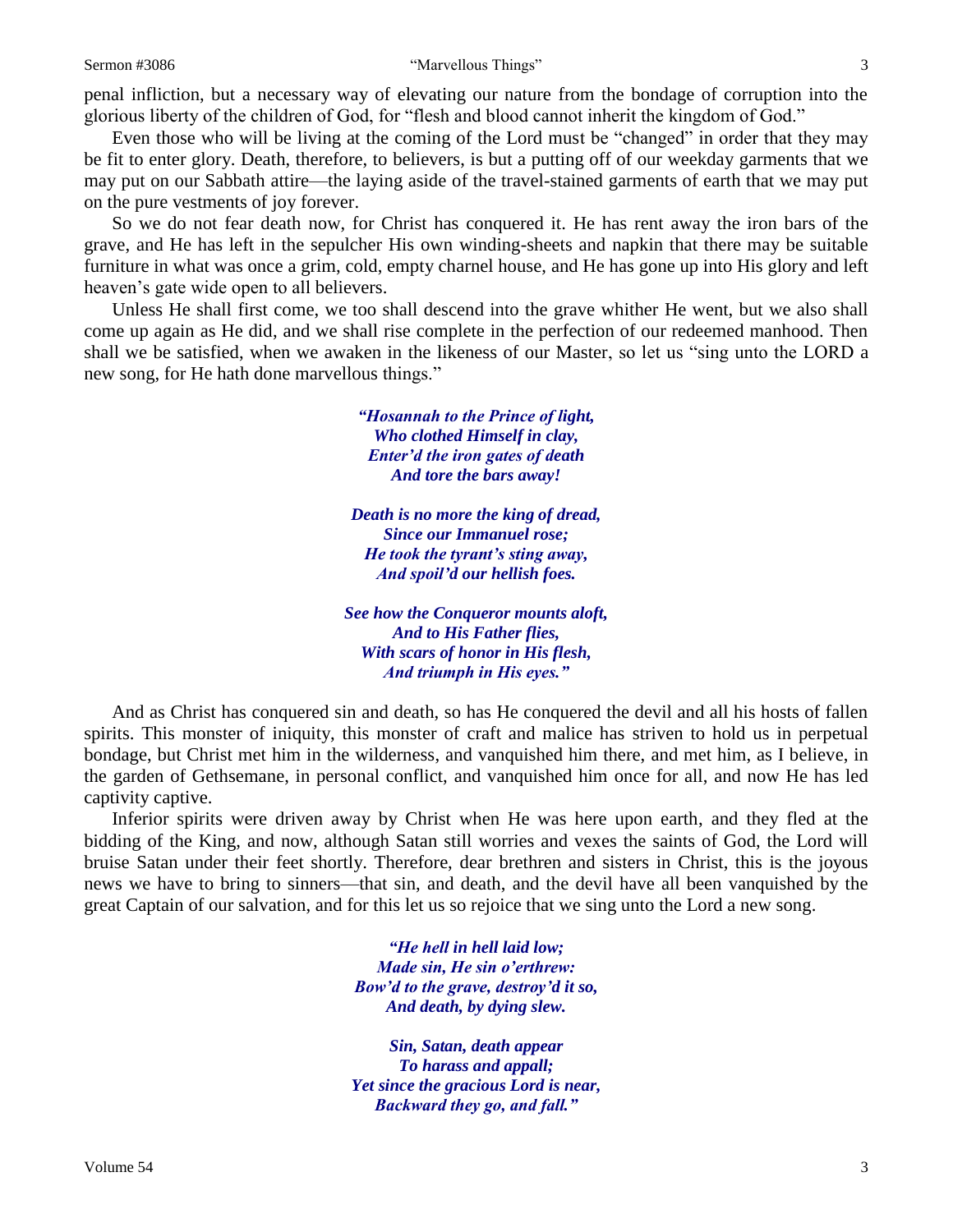But according to the text, what the Lord did is not only marvellous in itself, but *the way in which He did it was also marvellous.* Observe that He did it alone, "His own right hand and his holy arm, hath gotten him the victory." No one was associated with the Lord Jesus Christ in the conquest which He achieved over sin, and death, and the devil, and nothing is more abhorrent to a believing soul than the idea of giving any particle of glory to anyone but the Lord Jesus Christ. He trod the winepress alone, so let Him alone wear the crown.

Sinner, you have not to look for any secondary Savior, Christ has done it all. You need pay no reverence to saints, or martyrs, or priests. Christ has done it all, so resort to Him for all you want. Christ alone has accomplished the salvation of His people, no other hand has been raised to help Him in the fight. Look then to Jesus only for salvation. Trust in Him with your whole heart, throw your weight entirely upon Him, my poor brother or sister, if you have not yet done so, and you shall find rest and salvation in Him.

Another marvel is that He did it all so wisely, "His right hand hath gotten him the victory." You know that we use the word "dexterous" to signify a thing that is done well, we mean that it was done right-handedly. So Christ fought our battle with His right hand, He did it with ease, with strength, and with infinite wisdom. Salvation is the very perfection of wisdom because, in the salvation of a sinner, all the attributes of God are equally glorified.

There is as much justice as there is mercy in the salvation of a sinner by the atoning sacrifice of Christ—mercy full-orbed, and justice full-orbed also—God fulfilling His threatenings against sin by smiting Christ, and giving to the love of His heart full vent in saving the very chief of sinners through the death of His dear Son. The more I consider the doctrine of substitution, the more is my soul enamored of the matchless wisdom of God which devised this system of salvation.

As for a hazy atonement which atones for everybody in general, and for nobody in particular—an atonement made equally for Judas and for John, I care nothing for it, but a literal, substitutionary sacrifice, Christ vicariously bearing the wrath of God on my behalf, this calms my conscience with regard to the righteous demands of the law of God, and satisfies the instincts of my nature which declare that, as God is just, He must exact the penalty of my guilt.

Dear brethren, Jesus Christ suffering, bleeding, dying, has gotten us the victory. The hand that was pierced by the nails has conquered sin, the hand that was fastened to the wood has fastened up the accusation that was written against us, the hand that bled has brought salvation to us, so that we are Christ's forever. 'Twas infinite wisdom which shone in the conquest of sin, and death, and the devil.

But it was holiness too, "His holy arm hath gotten him the victory." The psalmist seems, as he advances in his psalms, to fall more and more in love with the matchless holiness of God, and the holiness of the victory of Christ is a great point in its favor. There is never a sinner so saved as to make God even seem to wink at sin. Since the creation of this world, there was never an act of mercy performed by God that was not in perfect harmony with the most severe justice.

God, though He has loved and saved unholy men, has never stained His holy hands in the act of saving them. He still remains the holy, holy, holy, Lord God of Sabaoth, though He is still very full of pity, and full of compassion, and passes by transgression, iniquity, and sin, and presses prodigal children to His heart.

The atonement of Jesus Christ is the answer to the great question, "How can God be just and yet the justifier of him that believeth? How can He be perfectly holy, and yet, at the same time, receive into His love, and adopt into His family, those who are unrighteous and unholy?" O Calvary, you have solved the problem! The bleeding wounds of the incarnate God have made righteousness and peace to kiss each other.

May God grant to you, unconverted sinner, the grace to understand how He can save you, and yet be perfectly holy, how He can forgive your sins, and yet be perfectly just! I know this is the difficulty that troubles you—how can you be received while God is what He is? He can receive you, for the Lord Jesus Christ took the sin of His people, and bore it in His own body on the tree, and being the appointed Head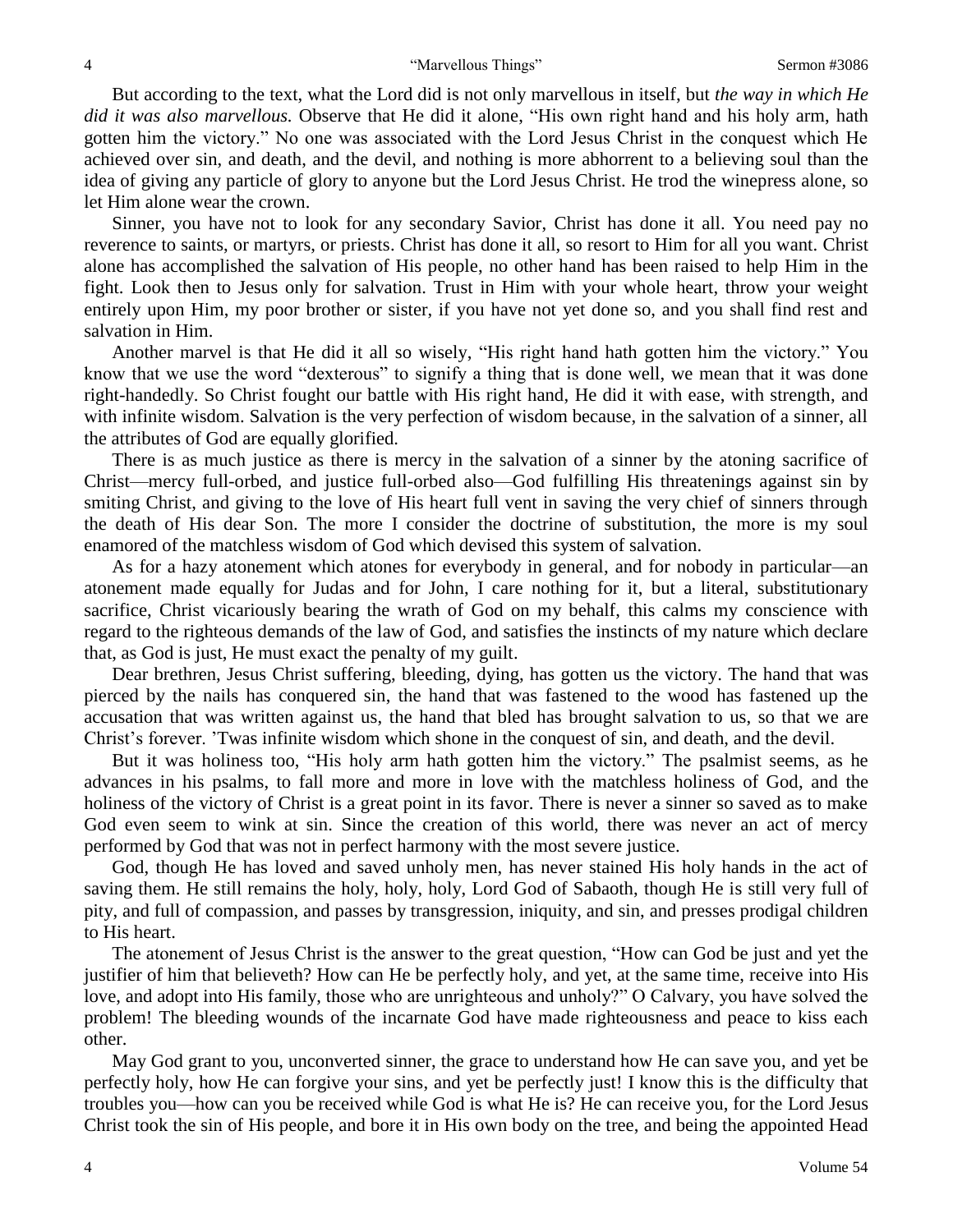#### Sermon #3086 **Sermon #3086** <sup>"</sup>Marvellous Things" 5

of all believers, He has vindicated in His own person the inflexible justice of God. There is the Man who has kept the whole law of God—not Adam, for he failed to keep it—but the second Adam, the Lord from heaven, and all whom He represented are now "accepted in the Beloved," made acceptable to God because of what Jesus Christ has done. So let us magnify that holy arm which hath gotten Him the victory.

I have now to speak upon the third point, *the marvellous grace which has revealed all this to us.* It is a very familiar thing for us who are sitting here to hear the Gospel, but will you just carry your minds back, some two or three thousand years, to the period when this psalm was written? What was then known concerning salvation was known almost exclusively by the Jews. Here and there a proselyte was led into the bonds of the covenant, but for the most part, the whole world lay in heathen darkness.

Where there was the seal of circumcision, there were the oracles of God, but as for the sinners of the Gentiles, they knew nothing whatever concerning the truth. And it might have been so till this day if the Lord had not made known His salvation, and openly showed His righteousness in the sight of the heathen. Our present privileges are greater than those of ancient Israel, and I am afraid that we sometimes despise, or at least forget, those whom we have for a time supplanted. They were the favored people of God, and through their unbelief they have been put away for a while, but Israel is yet to be restored to even greater blessings than it formerly enjoyed.

> *"The hymn shall yet in Zion swell That sounds Messiah's praise, And Thy loved name, Immanuel! As once in ancient days.*

*For Israel yet shall own her King, For her salvation waits, And hill and dale shall sweetly sing With praise in all her gates."*

Do we value as we ought the privilege we now have of hearing in our own tongue the wonderful works of God? My dear unconverted hearer, how grateful you ought to be that you were not born in Rome, or Babylon, or in the far-off Indies, in those days when there was no Christian missionary to seek you out, and care for your soul, but when the whole of the light that shone was shed upon that little land of Palestine!

Jesus Christ has broken down the middle wall of partition, and now it makes no difference whether we are Barbarian, Scythian, bond or free, for the Gospel is to be preached to every creature in all the world, and "he that believeth and is baptized shall be saved," whatever his previous character may have been, or to whatever race he may have belonged.

Yet let us never forget that in order to accomplish this great work of salvation, it was necessary that the blessed Son of God should descend to this world, and it was also necessary that the Spirit of God should be given to rest upon the church, to be the inspiration by which the Gospel should be preached among the heathen.

Again let me ask a question. Do we sufficiently reverence the Holy Ghost, and love Him as we should for all that He has done? The incarnation of the Son of God is no greater mystery than the indwelling of the Spirit of God in the hearts of men. It is truly marvellous that the ever-blessed Spirit, who is equally God with the Father and the Son, should come and reside in these bodies of ours and make them His temple.

Yet remember that if it had not been so, there would have been no effective preaching of the Gospel, and this night, unless the Holy Ghost is here to bless the Word, there will be no open showing of Christ's righteousness to you, and no making known of His salvation to your heart. All the victories of Christ, for which I challenge your grateful songs, would be unknown to you if the Holy Ghost did not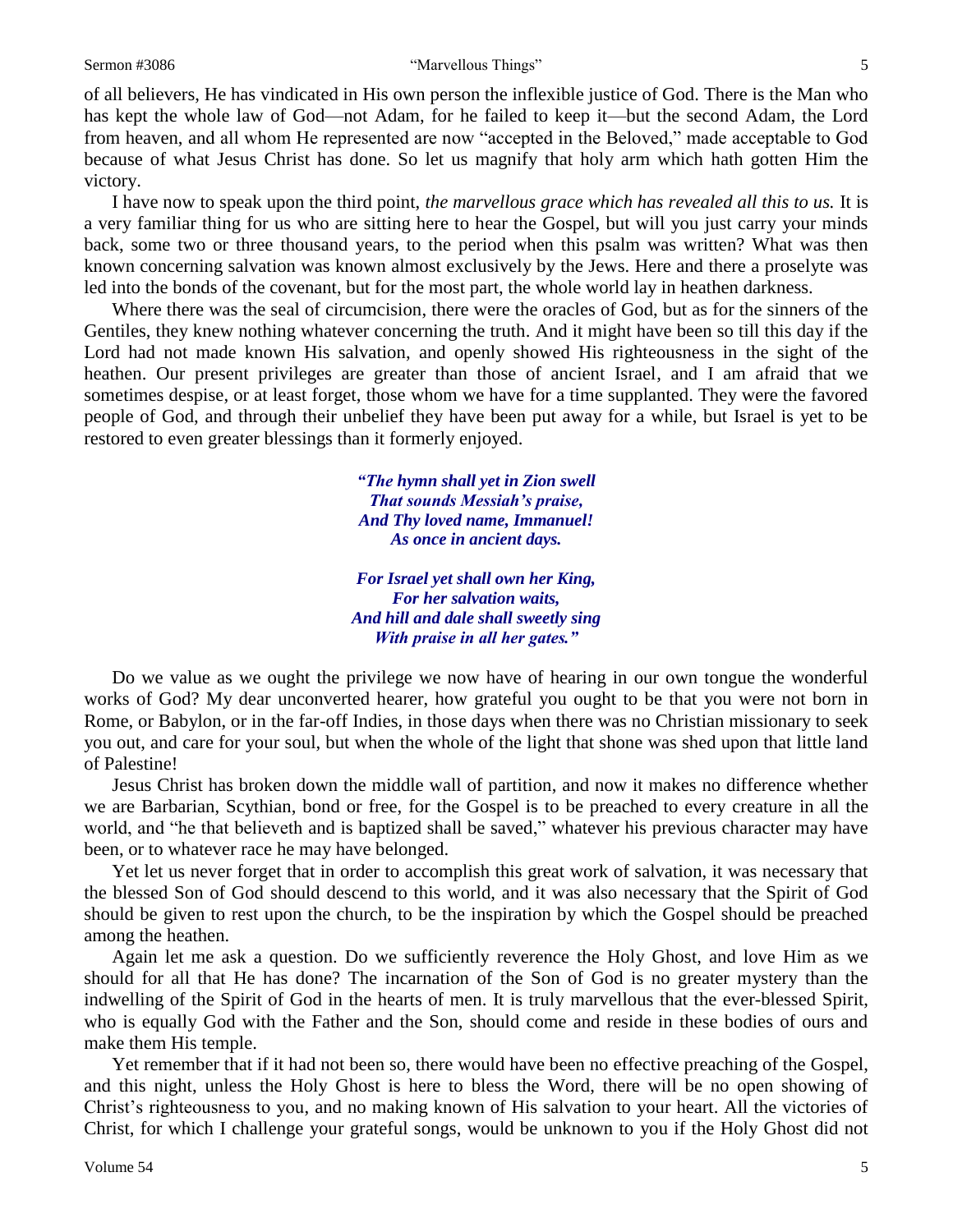touch men's lips so that they might tell what the Lord has done, and publish abroad His glorious victories.

Remember too, that in connection with the work of the Holy Spirit, there has had to be an unbroken chain of divine providence to bring the Gospel to you, and to your fellow countrymen. Look back through the past ages, and see what wonderful revolutions of the wheels full of eyes there have been. Empires have risen, and have fallen, but their rise and fall have had a close connection with the preaching of the Gospel. There have been terrific persecutions of the saints of God, Satan has seemed to summon all hell to attack the church of Christ, yet he could not destroy its life.

Then came the night of Popery, dense as the nights of Egypt's darkness, but old Rome could not put out the light of the Gospel. Since then, in what marvellous ways has God led His chosen people! He has raised up His servants, one after another, so that the testimony concerning the victories achieved by Christ might be continued among us, and might be spread throughout all the nations of the earth, and thus it comes to pass that tonight, you have the open Bible in your hands, and I am permitted to freely expound the teaching of that Bible to you.

How wonderfully has the history of our own country been working towards this happy result! Glorify God and bless His holy name that we live in such halcyon days as these when the Lord has made known His salvation, and has openly showed His righteousness in the sight of the heathen.

But yet more sweetly let us praise the Lord that we not only live where the Gospel is made known, but that God has made it known to some of us in a still higher sense. Some of us now understand, as we did not at one time, the righteousness of God—His way of making men righteous through Jesus Christ. We understood it in theory long before God made it savingly known in our soul, this is another work of the Holy Spirit for which we have good reason to sing unto the Lord a new song.

Sinner, I have to say to you that God has sent the Gospel to you to tell you that His Son, Jesus Christ, has conquered sin, and the death, and the devil, and that if you believe in Jesus, you shall be a partaker in His victory. There is nothing for you to do but to believe in Him. Even the power to understand His truth is God's gift to you, even the faith that receives it He works in you according to His Spirit.

You are to be nothing that God may be everything, it is for you to fall at His feet, with confusion of face and contrition of heart, and when He bids you do so, to rise up and say, "I will sing unto the LORD a new song. O LORD, I will praise thee, for though thou wast angry with me, thine anger is turned away, and thou comfortedst me through him who hath gotten the victory on my behalf."

**II.** The second point of my subject, on which I must speak very briefly indeed, is this—THESE ARE SOME MARVELLOUS THINGS IN REFERENCE TO OURSELVES.

The first of these marvellous things is that, after all that Christ has done, and the mercy of God in making it known, *so many are utterly careless and indifferent concerning it*. Tens of thousands will not even cross the threshold to go and hear about it. Bibles are in many of their houses, yet they do not take the trouble to read them. If they are going on a railway journey, they consult their *Bradshaw,* but they do not search God's own Guide Book to find the way to heaven, or to learn where and when they must start if they mean to reach that place of eternal happiness and bliss.

We can still ask, with Isaiah, "Who hath believed our report? and to whom is the arm of the LORD revealed?" The most marvellous sight out of hell is an unconverted man, it is a marvel of marvels that the Son of God Himself should leave heaven and all its glories, and come to earth to bleed and die, in manhood's shape for manhood's sake, and yet that there should be anyone in the shape of a man who should not even care to hear the story of His wondrous sacrifice, or that hearing the story, should disregard it as if it were of no interest to him.

Yet see how men rush to buy a newspaper when there is some little bit of news! With what avidity do some young people, and some old people too, who ought to know better, read the foolish story of a love-sick maid! How freely their tears flow over imaginary griefs! Yet the Lord Jesus Christ, bleeding to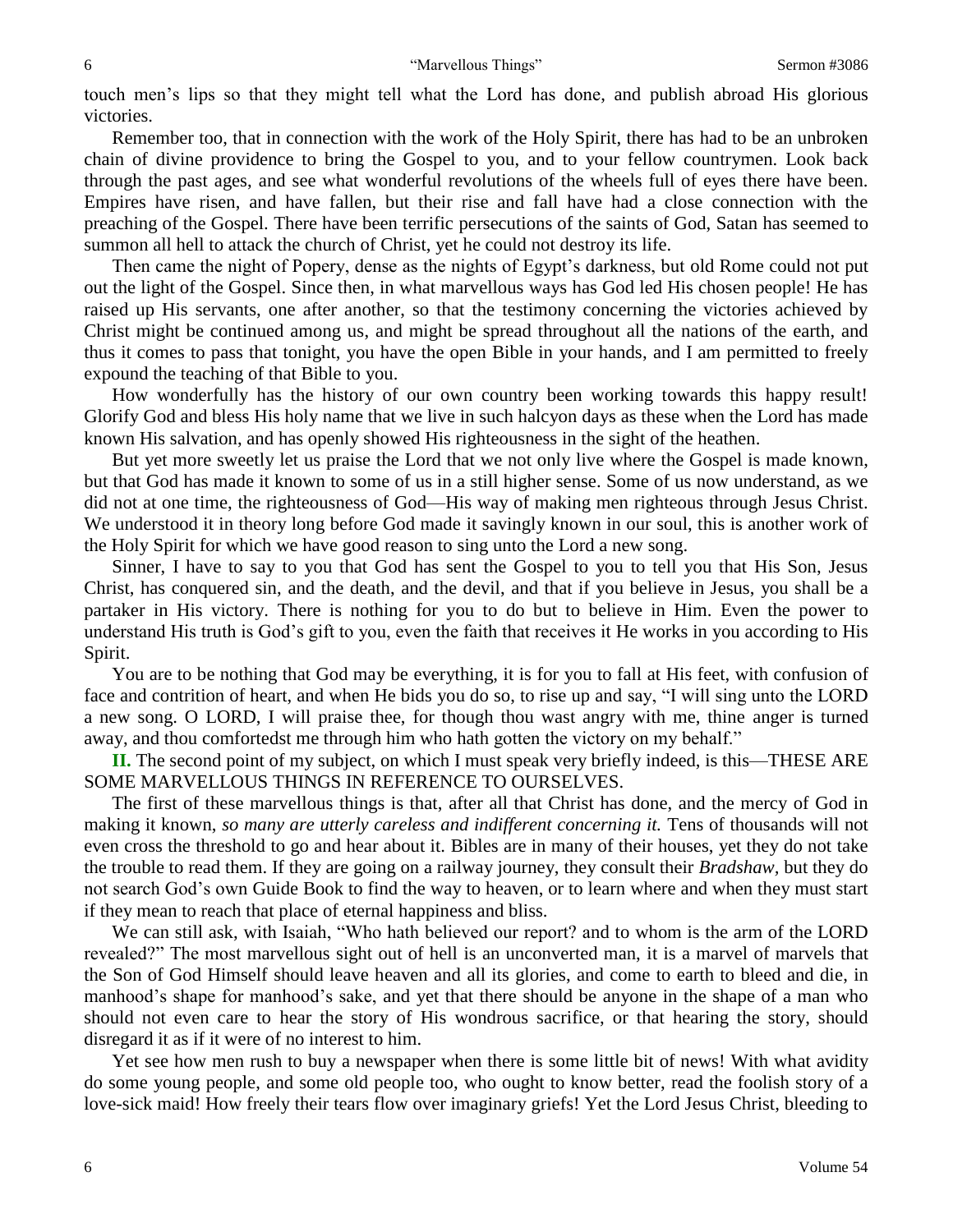death in disinterested love to His enemies, moves them not to tears, and their hearts remain untouched by the story of His sufferings as if they were made of marble.

The depravity of mankind is a miracle of sin. It is as great a miracle, from one point of view, as the grace of God is from another. Jesus Christ neglected! Eternal love slighted! Infinite mercy disregarded! Ay, and I have to confess, with great shame, that even the preacher of the Gospel is not always affected by it as he ought to be, and not only must I, my brethren, confess this, but so must others, I fear, who preach the Word.

Why, it ought to make us dance for joy to have to tell you that there is mercy in the heart of God, that there is pardon for sinners, that there is life for the dead, that the great heart of God yearns over sinners, and our hearts ought to be ready to break when we find that men disregard all this good news, and are not affected by it. It is an astounding calamity that men should have fallen so terribly that they are insensible to infinite love. God grant that His grace may show to you, unconverted sinners here, what a horrible state your hearts must be in that, after all that Christ has done, you still give Him no token of gratitude, no song of praise for the wonders He has wrought.

Looking from this point of view, there is another marvellous thing, which is, that *some of us have been so brought to recognize the work of Christ that we are saved by it,* because, to confess the truth, there are some of us who were very unlikely subjects (speaking after the manner of men) to be saved. Probably, each saved person here did think himself the most unlikely one ever to be saved, I know that I thought so concerning myself.

You remember the story of a Scotchman who went to see Mr. Rowland Hill, and who sat and looked him in the face for a long while, till the good old minister asked him, "What are you looking at?" He replied, "I have been studying the lines of your face." "What do you make of them?" asked Rowland, and the answer was, "I was thinking what a great vagabond you would have been if the grace of God had not met with you." "That thought has often struck me," said Rowland, and a similar thought has often struck some of us.

If we had not been converted, wouldn't we have led others into sin? Wouldn't we have invented fresh pleasures of vice and folly? Who would have stopped us? We had daring enough for anything, enough even to have bearded the very devil himself if we had thought that some new vice could have been invented, or some fresh pleasure of sin could have been discovered.

But now that God has made us yield, "by sovereign grace subdued," and brought us to His feet, and put on us the chains which now we gladly welcome, and which we long to wear forever, O come, and let us sing unto the LORD a new song, for He hath done marvellous things for us, "His right hand, and his holy arm, hath gotten him the victory!"

Dear child of God, if there be special grace in your case, as I know you feel that there has been, there ought to be special honor given to Christ by you. Everyone who is saved ought to live a very special life—an extraordinary life. If you were an extraordinary sinner, or have been, in some way or other, an extraordinary debtor to divine love, may there be some extraordinary devotion, extraordinary consecration, extraordinary faith, extraordinary liberality, extraordinary lovingkindness, or something else about you in which the traces of that marvellous right hand of God and His holy arm will be plainly manifested!

The last thing I will speak about is this, *there is something marvellous in the joy which we, who have believed in the victory wrought by Christ, have received.* Probably all of you have sung that song of which the refrain is—

## *"I am so glad that Jesus loves me."*

That refrain is very monotonous, yet I think I should like to sing it all night, and should not wish to leave off even when the morning broke.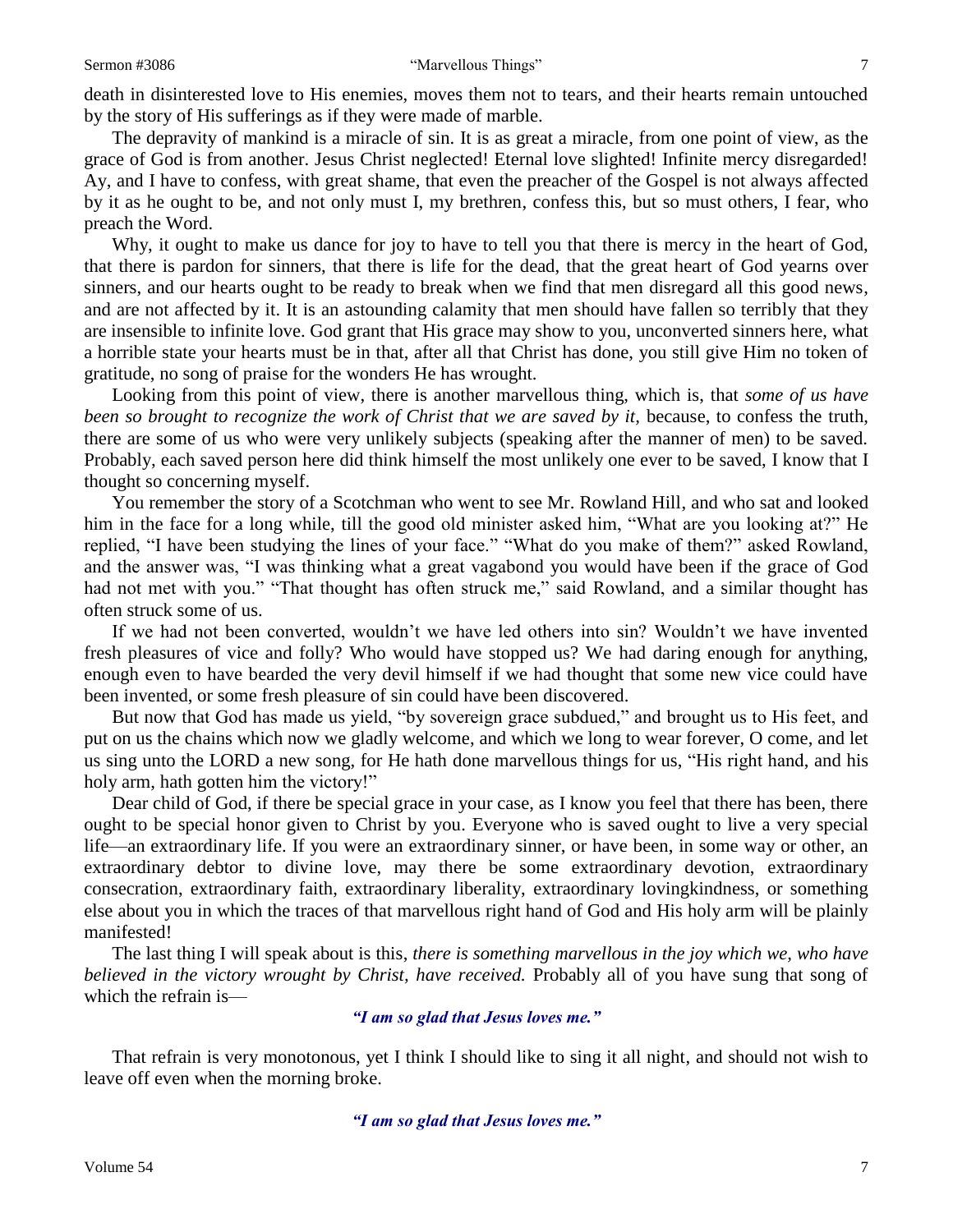You may turn it over, and over, and over, and over, as long as you like, but you will never find anything that makes you so glad as that thought, "Jesus loves me," and you will never find that the sweetness of that thought, "Jesus loves me," will ever be exhausted.

Sinner, if you only knew the blessedness of the life of Christ, you would be glad enough to run away from your own life, and run to share ours in Him! We have peace like a river, we can leave all our cares and our burdens with our God. We are just where we love most to be—in the bosom of our heavenly Father, and the Spirit of adoption makes us feel perfectly at home with Him. We can say, "Return unto thy rest, O my soul, for the Lord hath dealt bountifully with thee!"

We are in perfect safety, for who is he that can destroy those whom Christ protects? We have got into peace even with our own conscience. We have also a blessed prospect for the future, we shall be borne along upon the wings of divine providence until we exchange them for the wings of angels. We have a heaven below, and we are looking for a still better heaven above.

> *"All that remains for me Is but to love and sing, And wait until the angels come To bear me to the King."*

This is the lower part of the choir, some of the singers are up in the galleries, and we are learning here the notes that we shall sing above. Come, beloved, let us make these sinners long to share our joys. If any of you saints have been moaning and groaning of late, get into your proper condition. Begin to tune up, and praise the Lord with all your might till the ungodly shall say, "After all, there is something sweeter and brighter and better in the lives of these Christians than we have ever known in ours."

But whether you will rejoice or not, my soul does magnify the Lord, and my spirit does rejoice in God my Savior, and so I will, by His help, till death suspends these mortal songs, or melts them into the songs immortal before the throne. God bless you, brethren and sisters, for Christ's sake! Amen.

## **EXPOSITION BY C. H. SPURGEON**

## *PSALM 116*

**Verse 1.** *I love the LORD, because he hath heard my voice and my supplications.* [See sermon #240, Prayer Answered, Love Nourished].

Every answered prayer should make us love the Lord, and especially those prayers that come up from our heart when it is overwhelmed within us. When we pray in deep trouble, and God sends us help and deliverance, it is impossible for us not to love Him. Cannot each believer here say, with great gratitude, "I love the LORD, because he hath heard my voice and my supplications"?

**2.** *Because he hath inclined his ear unto me, therefore will I call upon him as long as I live.*

"This begging business pays so well that I will never give it up as long as I live. The Lord has heard me, so He shall hear me again and again. He is so good and so generous a God, and such bounties are continually being distributed at His door, that I will never go to anybody else, but will continue to knock at God's door as long as I live."

The psalmist goes on to tell us what was the special occasion which brought out this expression of his gratitude.

**3-4.** *The sorrows of death compassed me, and the pains of hell gat hold upon me: I found trouble and sorrow. Then called I upon the name of the LORD; O LORD, I beseech thee, deliver my soul.* [See sermon #1216, To Souls in Agony].

His petition was short, earnest, plain, and personal. It was a sharp arrow shot from the bow of prayer, and it reached its mark in the heart of God. Are any of you just now in very sore distress? Then let each one imitate the example of the psalmist and pray, "O LORD, I beseech thee, deliver my soul." Have you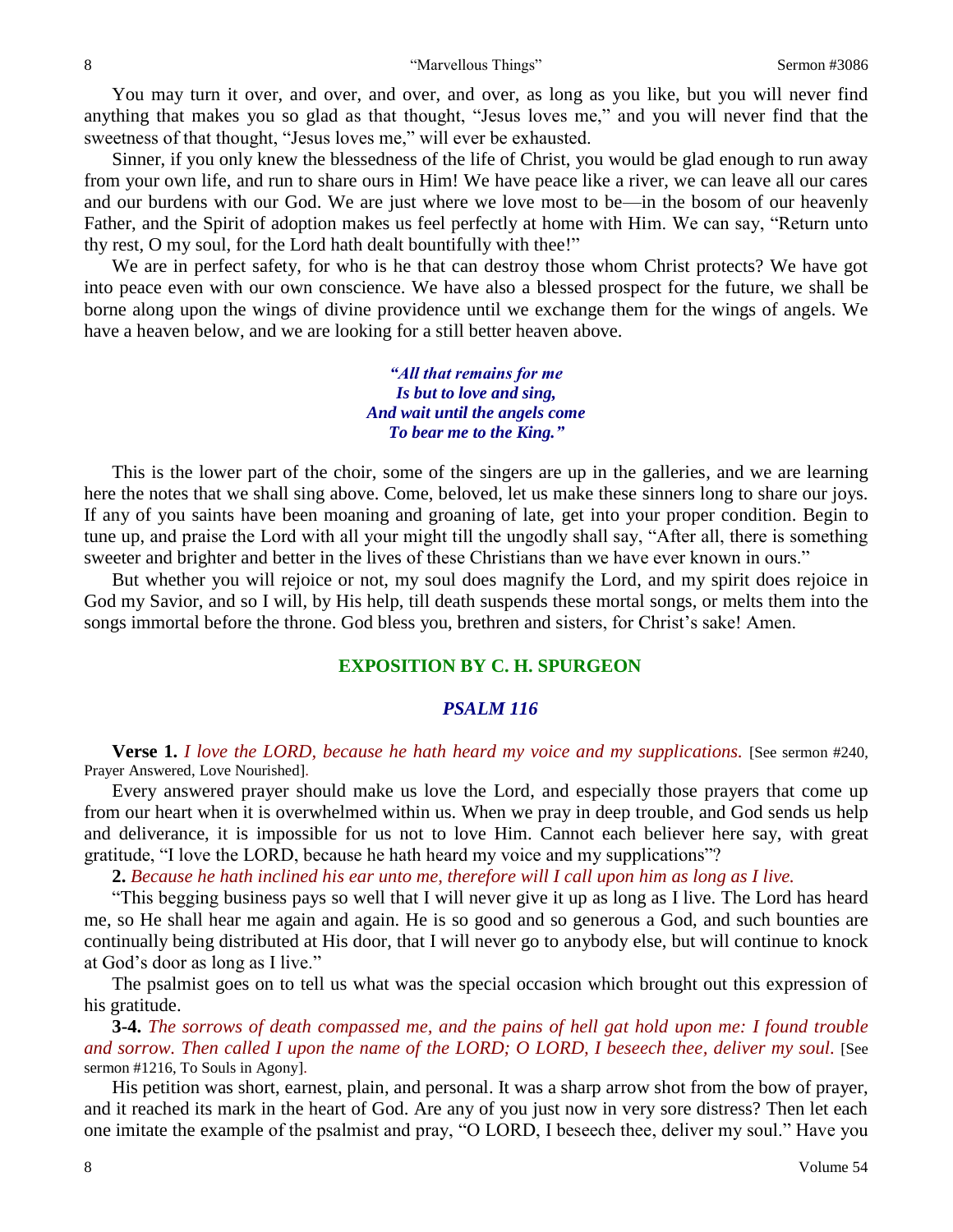been delivered as the psalmist was? Then, make a note of it, be sure to jot it down in your pocket book, so that when you get into such a trouble again, you may turn to the record of God's delivering mercy, and say, "The God who delivered me before has not changed, so I will apply to Him again, for I am sure that He will again deliver me."

**5-6.** *Gracious is the LORD, and righteous; yea, our God is merciful. The LORD preserveth the simple: I was brought low, and He helped me.*

Poor simpletons, who cannot help themselves, but who are, nevertheless, free from deceit and craft, and take God's Word as they find it—sincere simple souls, who trust in the Lord, He will take care of them, but He will leave those who think they are wise enough to do so, to take care of themselves.

**7-8.** *Return unto thy rest, O my soul; for the LORD hath dealt bountifully with thee. For thou hast delivered my soul from death, mine eyes from tears, and my feet from falling.*

If we have enjoyed this trinity of deliverances, let us praise the Three-One God forever and ever. Praise Him, O my soul, if thou art saved! Praise God, O mine eyes! Be filled with the happy tears of gratitude since He has delivered you from the bitter, briny tears of grief. Praise Him, O ye feet that He has kept from falling, and run in the way of His commandments with great joy!

**9.** *I will walk before the LORD in the land of the living.*

"That shall be my way of walking—not before men, that I may gain their praise, but I will consider the Lord, and the Lord alone, and so long as I please Him, I shall not mind whether I please anybody else or not.

**10-11.** *I believed, therefore have I spoken: I was greatly afflicted: I said in my haste, All men are liars.*

It is always better not to speak in haste. It is very seldom that we say much that is worth hearing when we talk too fast. "I said in my haste, All men are liars."

**12.** *What shall I render unto the LORD for all his benefits toward me?*

That is better, for it is better to praise the Lord than to find fault with men, even if the fault found be really there. It is better for each one of us to be rendering our homage to God than picking holes in the coats of others, so let each one of us ask, "What shall I render unto the LORD for all his benefits toward me?"

## **13.** *I will take—*

The psalmist asks, "What shall I render?" And he answers, "I will take." That is a strange way of rendering, is it not? Yes, brethren, but that is the way for us to show our gratitude to the Lord for all His benefits toward us. John Newton was right when he wrote—

> *"The best return for one like me, So wretched and so poor, Is from His gifts to draw a plea, And ask Him still for more."*

"I will take"—

**13-14.** *The cup of salvation, and call upon the name of the LORD. I will pay my vows unto the LORD now in the presence of all his people.*

And I can be spokesman for you, brethren and sisters in Christ, and say that the Lord is good, and that we have proved Him to be good to us under peculiarly trying circumstances. He does not fail to help His people, neither does He turn His back upon them in their hour of need. We have tried all other dependences, and have been bitterly disappointed, but the Rock of Israel's salvation standeth fast forever, glory be to the name of JEHOVAH of hosts! Let us pay our vows unto the LORD now in the presence of all His people.

15. Precious in the sight of the LORD is the death of his saints. [See sermon #1036, Precious Deaths].